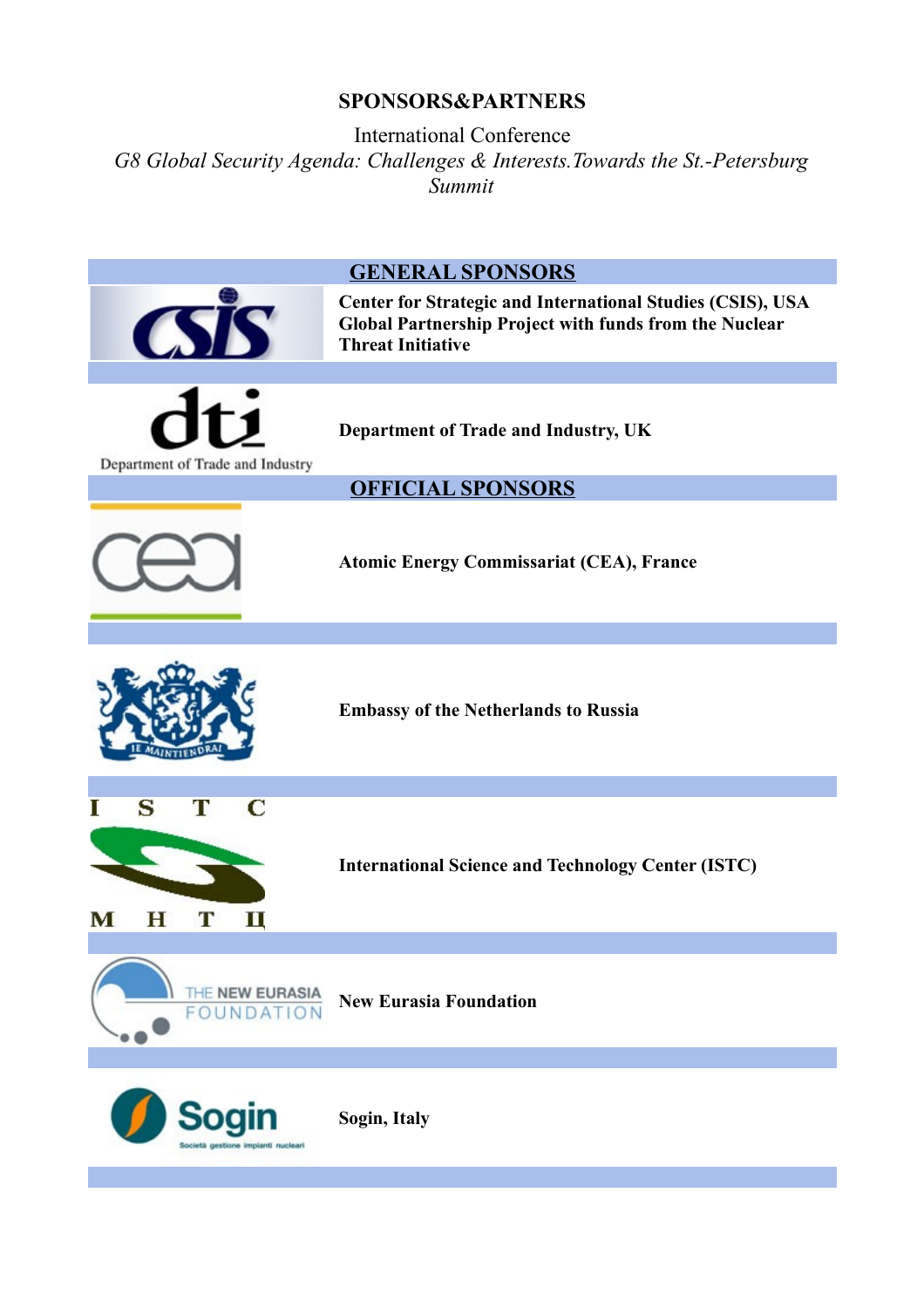

**The Russian News & Information Agency RIA Novosti**



The Russian News & Information Agency RIA Novosti One of the most respected sources of immediate information in Russia and abroad. Every day, RIA Novosti publishes socio-political, economic, scientific and financial information in Russian, English, French, German, Arabic, Japan and other languages. The Agency has an extensive correspondent network in the Russian